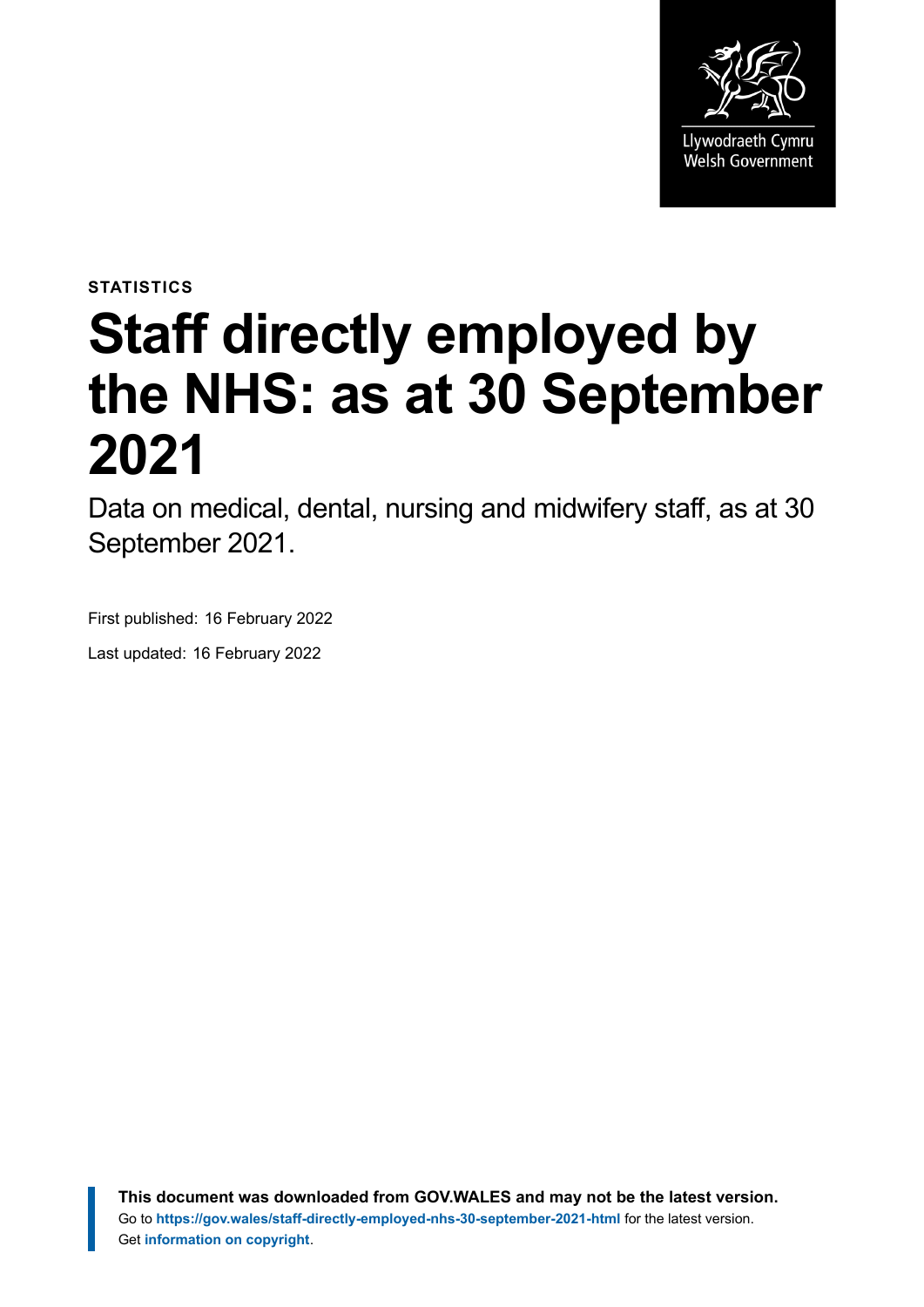## **Contents**

| <b>Introduction</b>                          |  |
|----------------------------------------------|--|
| <b>Main points</b>                           |  |
| <b>Summary of staff employed</b>             |  |
| <b>Medical and dental staff</b>              |  |
| Nursing, midwifery and health visiting staff |  |
| <b>Other staff groups</b>                    |  |
| <b>Quality and methodology information</b>   |  |
| <b>Contact details</b>                       |  |

## <span id="page-1-0"></span>**Introduction**

The NHS is the largest employer in Wales and currently employs more than 103,000 people, in almost 89,000 full-time equivalent (FTE) posts. Data on staff employed by the NHS is available from 1979; however due to changes in the classifications of staff only the overall numbers are strictly comparable over time.

There have been a number of changes to the **[NHS occupation manual](http://www.hscic.gov.uk/article/2268/NHS-Occupation-Codes)** and several data quality issues identified in recent years. These affect the comparisons over time for some staff groups; further details can be found in the **[quality report](https://gov.wales/staff-directly-employed-nhs-quality-report)**.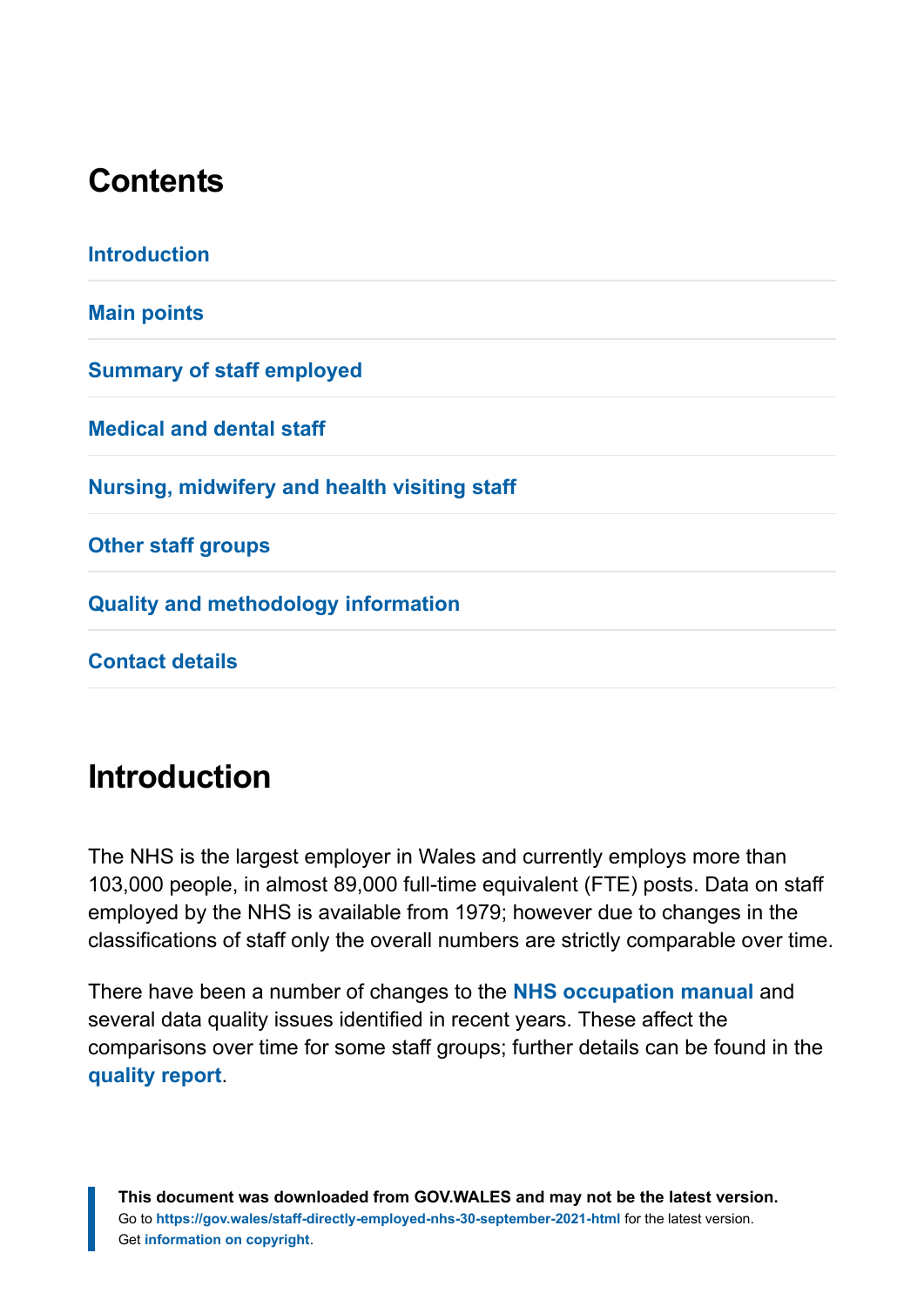The time period covered by this data includes the coronavirus (COVID-19) pandemic. Most of the staff groups at 30 September 2021 included staff on short term or fixed contracts. These included recently retired staff brought in to help during the COVID-19 pandemic.

The data exclude **[General Medical Practitioners](https://statswales.gov.wales/Catalogue/Health-and-Social-Care/General-Medical-Services/number-of-gps-employed-in-general-practices)** and some **[Dental](https://statswales.gov.wales/Catalogue/Health-and-Social-Care/General-Dental-Services/Current-Contract/nhsdentalworkforce-by-localhealthboard-agegroup-contracttype-gender-dentisttype-year) [Practitioners](https://statswales.gov.wales/Catalogue/Health-and-Social-Care/General-Dental-Services/Current-Contract/nhsdentalworkforce-by-localhealthboard-agegroup-contracttype-gender-dentisttype-year)** as they are independent NHS Contractors.

The data is sourced from the NHS Electronic Staff Record, provided by Health Education and Improvement Wales.

**[Data included in this release is published on](https://statswales.gov.wales/Catalogue/Health-and-Social-Care/NHS-Staff) StatsWales.**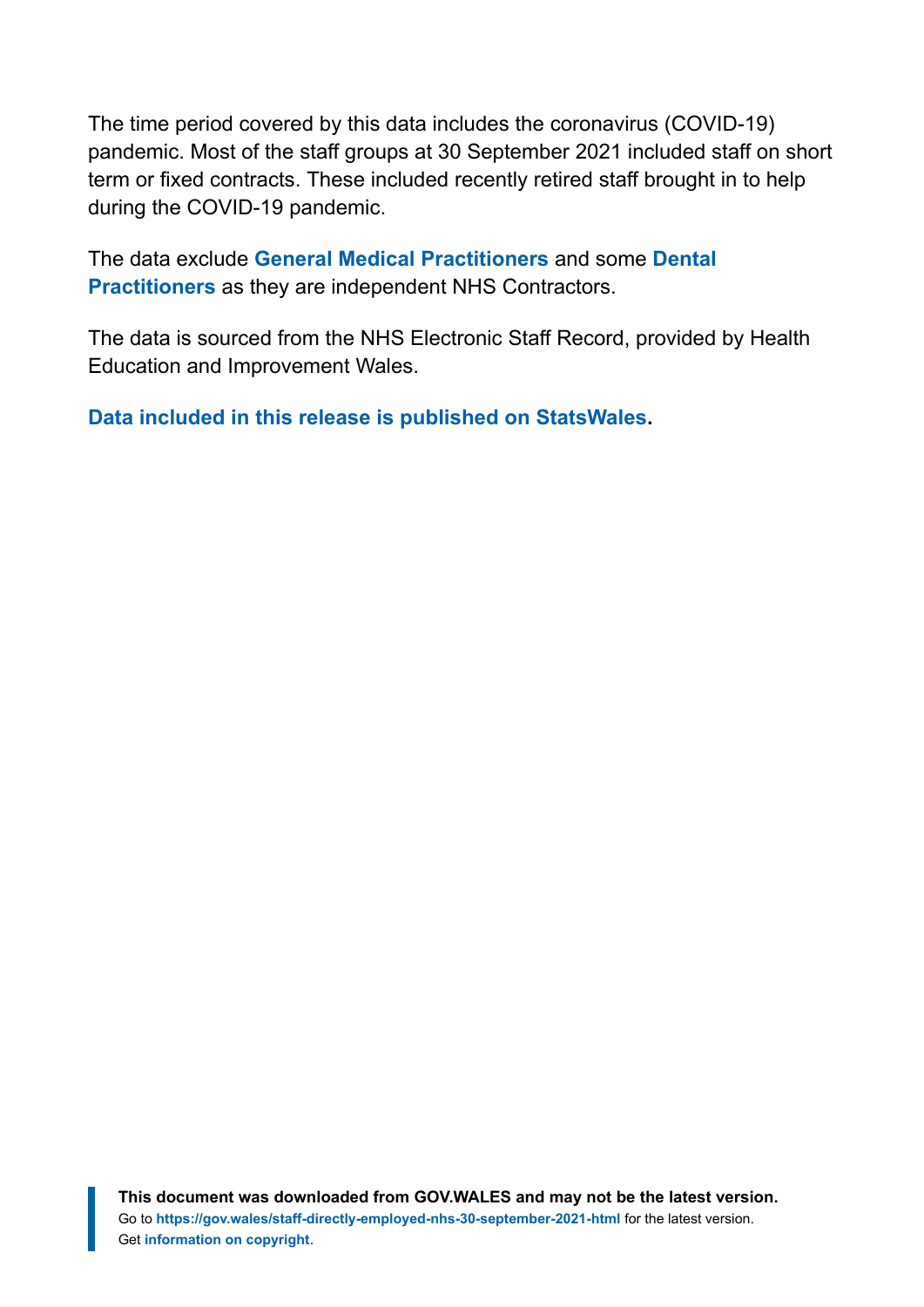## <span id="page-3-0"></span>**Main points**

## Chart 1: Number of staff (FTE) directly employed by the NHS in Wales at 30 September 2020 and 30 September 2021, by staff group



Source: Health Education and Improvement Wales (HEIW)

Between 30 September 2020 and 30 September 2021 (in terms of full-time equivalent numbers):

- the total number of staff increased by 3,493 (4.1%) to 88,638
- medical and dental staff increased by 294 (4.1%) to 7,505
- nursing, midwifery and health visiting staff increased by 926 (2.7%) to 35,688
- other staff groups increased by 2,273 (5.3%) to 45,445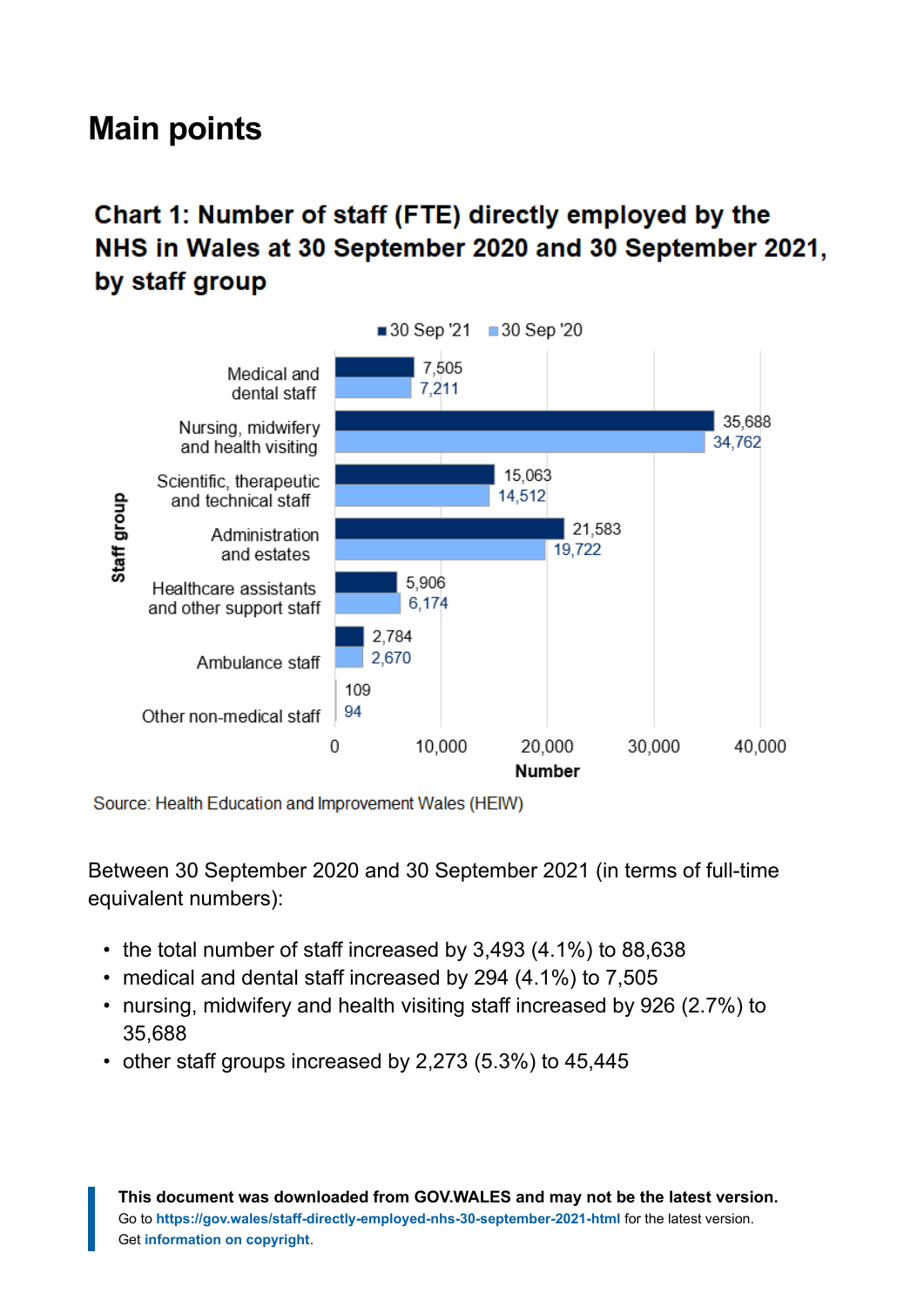## <span id="page-4-0"></span>**Summary of staff employed**

### Chart 2: Number of staff (FTE) directly employed by the NHS in Wales at 30 September, by staff group, 1979 to 2021



(a) Includes ambulance staff, Health Care Assistants (HCA), support staff and non-medical staff. Following changes to the occupation codes, around 70% of the HCAs are included with nursing, midwifery and health visiting staff from 2009, previously in 'other'. Break in chart to indicate the change.

Source: Health Education and Improvement Wales (HEIW)

The total number of staff directly employed by the NHS (FTE) has gone up from 46,909 in 1979 to 88,638 in 2021, an increase of 89.0%.

The increase of 4.1% in the number of staff between 30 September 2020 and 30 September 2021 is lower than the previous year, but is also likely to be partly due to the recruitment of temporary staff in response to the COVID-19 pandemic.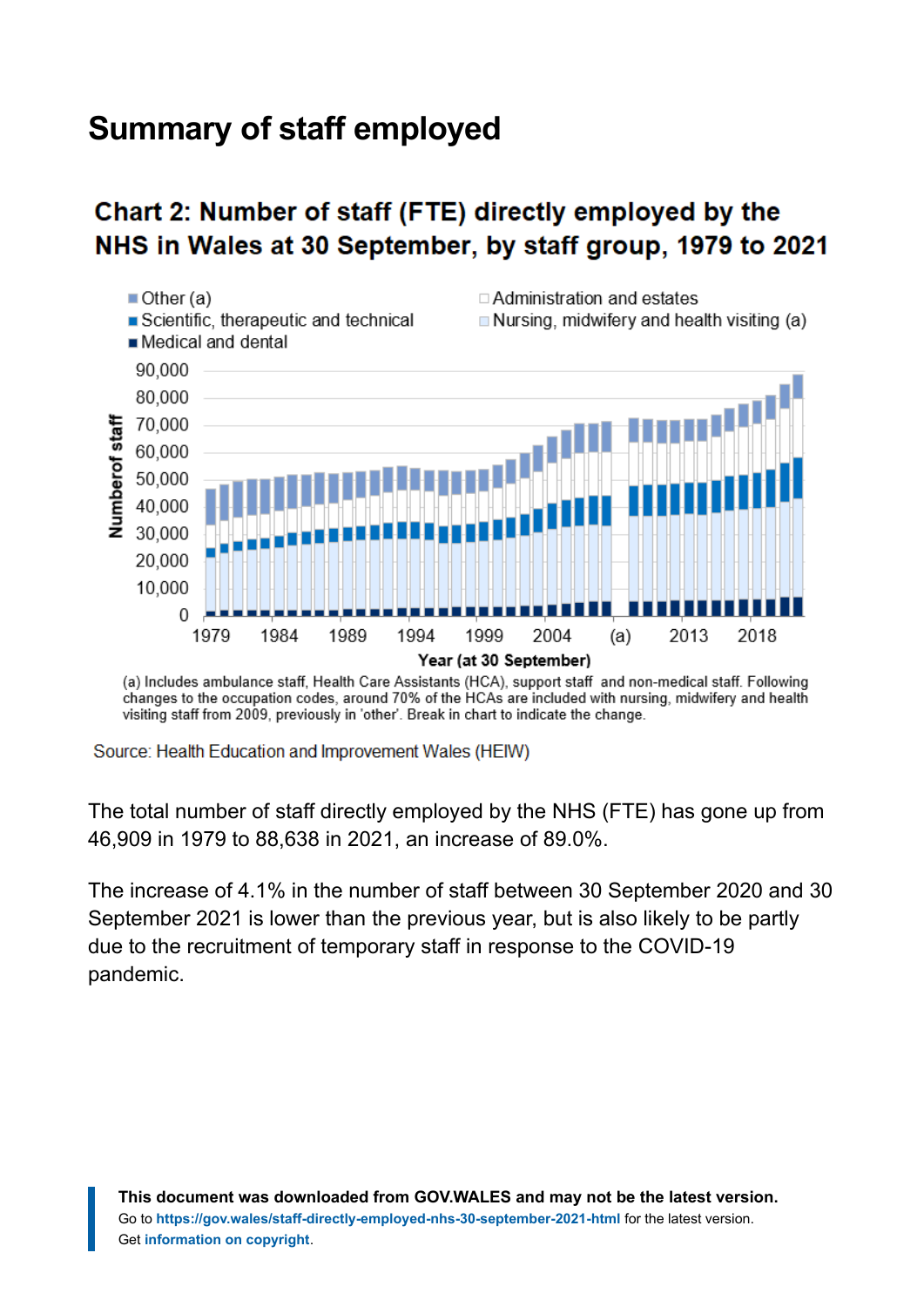#### **Table 1: Number of staff (FTE) directly employed by the NHS in Wales at 30 September 2020 and 30 September 2021, and the percentage change from 30 September 2020**

| <b>Staff groups</b>                                 | At 30<br><b>September</b><br>2020 | At 30<br><b>September</b><br>2021 | % change<br>from 2020 |
|-----------------------------------------------------|-----------------------------------|-----------------------------------|-----------------------|
| <b>Medical and dental</b>                           |                                   |                                   |                       |
| Hospital medical 1                                  | 6,798                             | 7,096                             | 4.4%                  |
| <b>Hospital dental</b>                              | 169                               | 166                               | $-2.3%$               |
| Community / public health medical                   | 49                                | 46                                | $-4.8%$               |
| Community / public health dental <sup>2</sup>       | 195                               | 197                               | 1.2%                  |
| All medical and dental staff                        | 7,211                             | 7,505                             | 4.1%                  |
| Nursing, midwifery and health<br>visiting           |                                   |                                   |                       |
| <b>Registered nurses and health</b><br>visitors     | 21,898                            | 22,591                            | 3.2%                  |
| <b>Registered midwives</b>                          | 1,377                             | 1,379                             | 0.2%                  |
| Support staff 34                                    | 11,487                            | 11,718                            | 2.0%                  |
| All nursing, midwifery and health<br>visiting staff | 34,762                            | 35,688                            | 2.7%                  |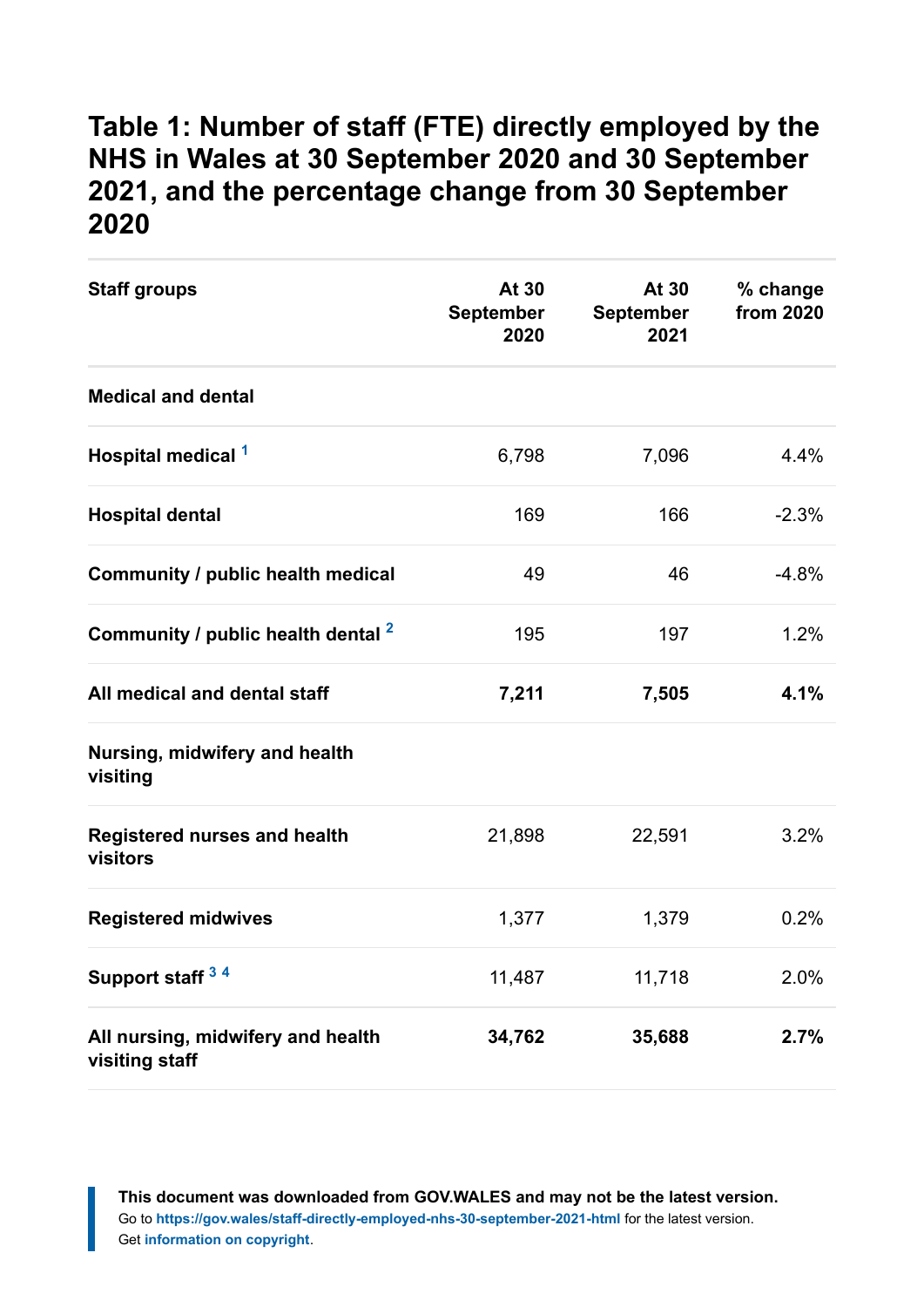| <b>Staff groups</b>                                               | At 30<br><b>September</b><br>2020 | At 30<br>September<br>2021 | % change<br>from 2020 |
|-------------------------------------------------------------------|-----------------------------------|----------------------------|-----------------------|
| Scientific, therapeutic and<br>technical                          |                                   |                            |                       |
| <b>Qualified staff</b>                                            | 11,164                            | 11,443                     | 2.5%                  |
| <b>Support staff</b>                                              | 3,347                             | 3,620                      | 8.2%                  |
| All scientific, therapeutic and<br>technical staff                | 14,512                            | 15,063                     | 3.8%                  |
| <b>Administration and estates</b>                                 |                                   |                            |                       |
| <b>Senior Manager / Manager</b>                                   | 2,538                             | 2,662                      | 4.9%                  |
| <b>Clerical and Administrative</b>                                | 15,770                            | 17,249                     | 9.4%                  |
| <b>Maintenance and Works</b>                                      | 1,415                             | 1,672                      | 18.1%                 |
| All admin & estates staff                                         | 19,722                            | 21,583                     | 9.4%                  |
| <b>Health Care Assistants and other</b><br><b>Support Workers</b> |                                   |                            |                       |
| <b>Health Care Assistant 3</b>                                    | 94                                | 107                        | 13.6%                 |
| <b>Support Worker</b>                                             | 6,080                             | 5,799                      | $-4.6%$               |
| All HCAs and other support staff                                  | 6,174                             | 5,906                      | $-4.3%$               |
| <b>Ambulance</b>                                                  |                                   |                            |                       |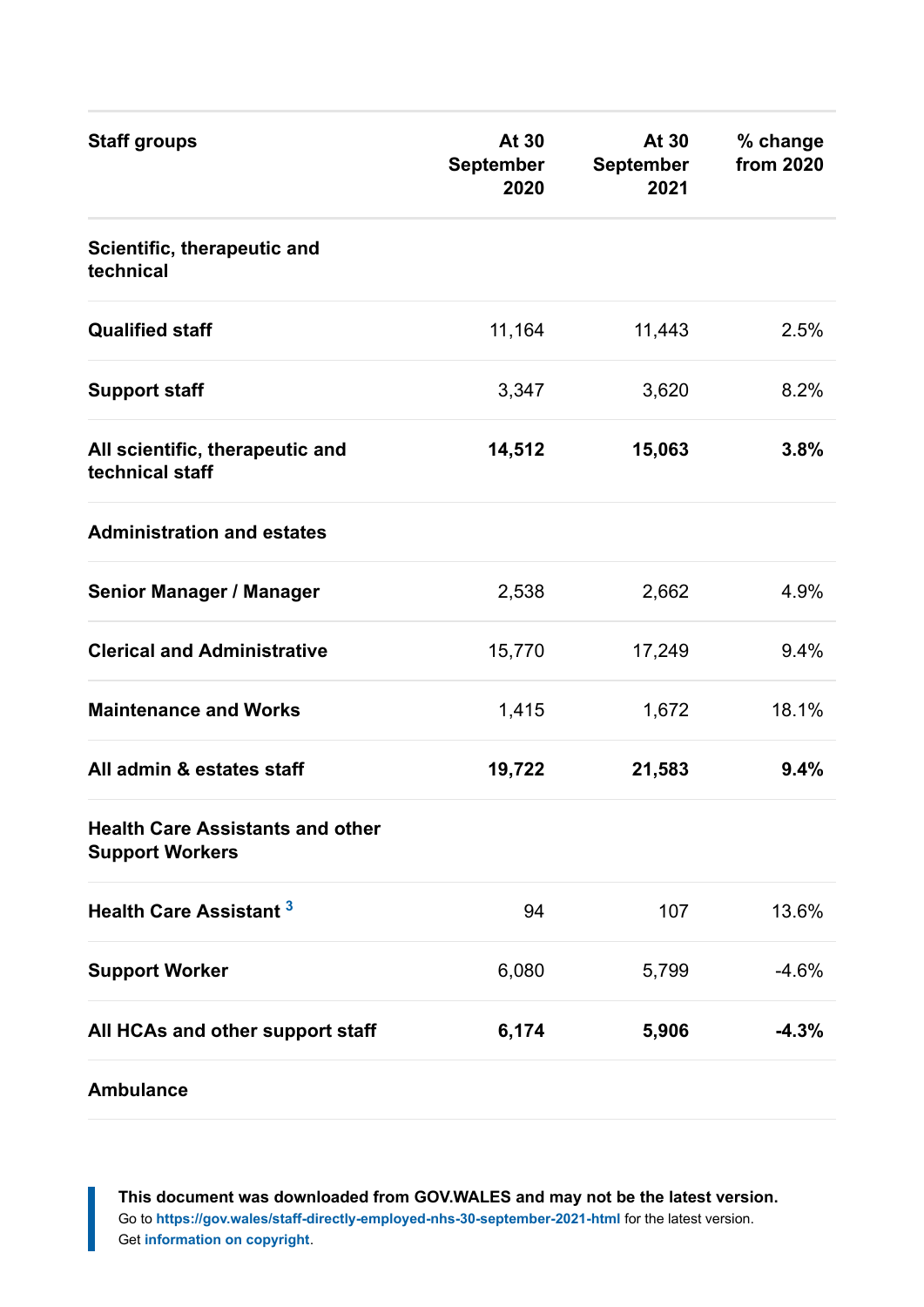| <b>Staff groups</b>                  | At 30<br><b>September</b><br>2020 | At 30<br><b>September</b><br>2021 | % change<br>from 2020 |
|--------------------------------------|-----------------------------------|-----------------------------------|-----------------------|
| <b>Registered staff</b>              | 1,151                             | 1,107                             | $-3.8%$               |
| Support staff <sup>4</sup>           | 1,518                             | 1,677                             | 10.4%                 |
| All ambulance staff                  | 2,670                             | 2,784                             | 4.3%                  |
| <b>Other</b>                         |                                   |                                   |                       |
| Other non-medical staff <sup>5</sup> | 94                                | 109                               | 15.8%                 |
| Total                                | 85,145                            | 88,638                            | 4.1%                  |

Source: Health Education and Improvement Wales (HEIW)

Note: further details on staff groups can be found in the **[quality report](https://gov.wales/staff-directly-employed-nhs-quality-report)**.

- <span id="page-7-0"></span>1 See GP trainees
- <span id="page-7-1"></span>2 See Dentists (non-hospital dental staff)
- <span id="page-7-2"></span>3 See Healthcare Assistants (H1s) and Nursing Assistants / Auxiliaries (N9s)
- <span id="page-7-3"></span>4 See Ambulance personnel
- <span id="page-7-4"></span>5 Staff on general payments, and other non-medical staff. Also see Other staff.

All staff groups except for the Health Care Assistants and other support staff showed an increase in staff numbers from 30 September 2020 to 30 September 2021. It is likely that some staff who were taken on temporarily during the COVID-19 pandemic are still recorded on the ESR system.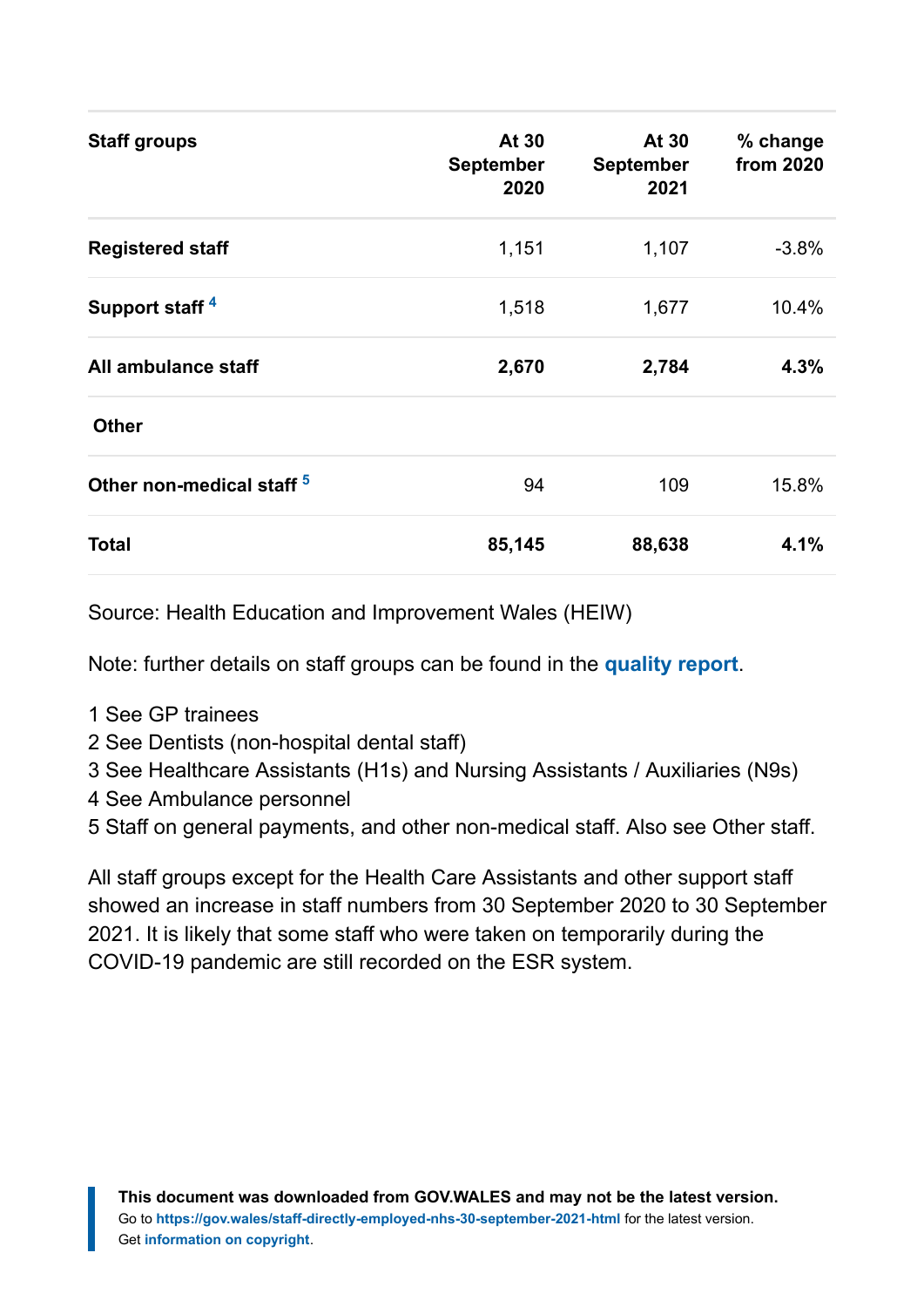#### **Chart 3: Staff (FTE) directly employed by** the NHS in Wales at 30 September 2021 Other non-**HCAs and** medical other support Medical and staff staff dental  $< 1\%$  $7%$  $8%$ Ambulance.  $3%$ Admin and Nursina. estates

midwifery

and health visiting 40%

Source: Health Education and Improvement Wales (HEIW) Note: numbers are rounded to the nearest whole number

Scientific. therapeutic and technical  $17%$ 

24%

#### **[NHS staff summary on StatsWales](https://statswales.gov.wales/Catalogue/Health-and-Social-Care/NHS-Staff/NHS-Staff-Summary)**

At 30 September 2021, almost half of the staff directly employed by the NHS in Wales were either medical and dental staff, or belonged to the nursing, midwifery and health visiting group. The nursing, midwifery and health visiting group was the largest staff group, accounting for 40% of all staff.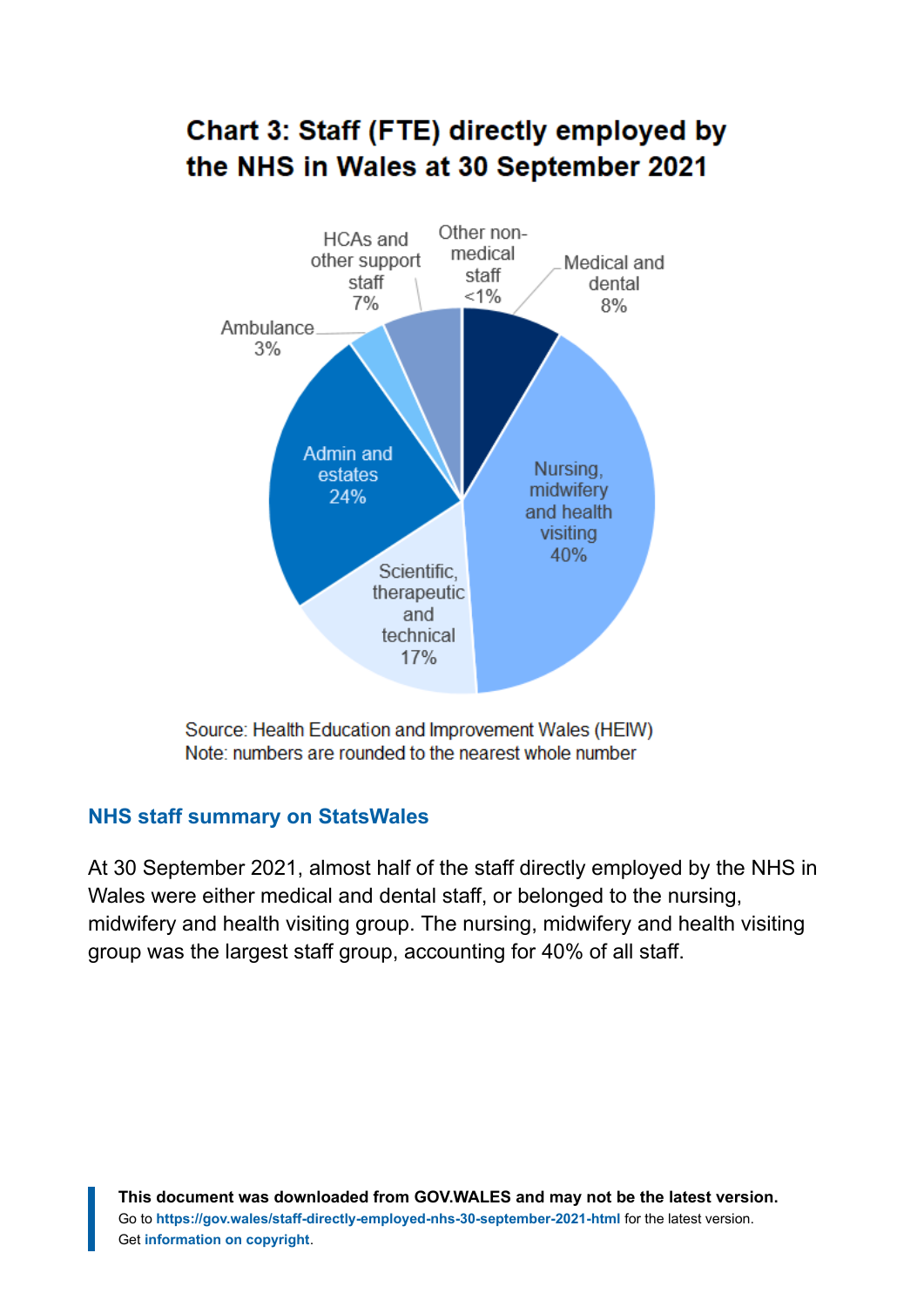## <span id="page-9-0"></span>**Medical and dental staff**



### Chart 4: Hospital medical staff (FTE) from 2009 to 2021

Source: Health Education and Improvement Wales (HEIW)

Total hospital medical staff (FTE) have generally increased steadily from 2009, however there has been a more noticeable increase since 30 September 2019. This is also true for medical consultants.

Hospital medical staff (FTE) have increased by 1,805 (34.1%) since 2009, and by 298 (4.4%) since 30 September 2020, to 7,096 at 30 September 2021.

Hospital medical consultants (FTE) have increased by 747 (38.3%) since 2009, and by 87 (3.3%) since 30 September 2020, to 2,699 at 30 September 2021.

Total hospital dental staff (FTE) have remained at around 160 since 2009. Dental consultants (FTE) have also remained fairly consistent in number but have increased by 4 (9.3%) since 30 September 2020, to 49 at 30 September 2021.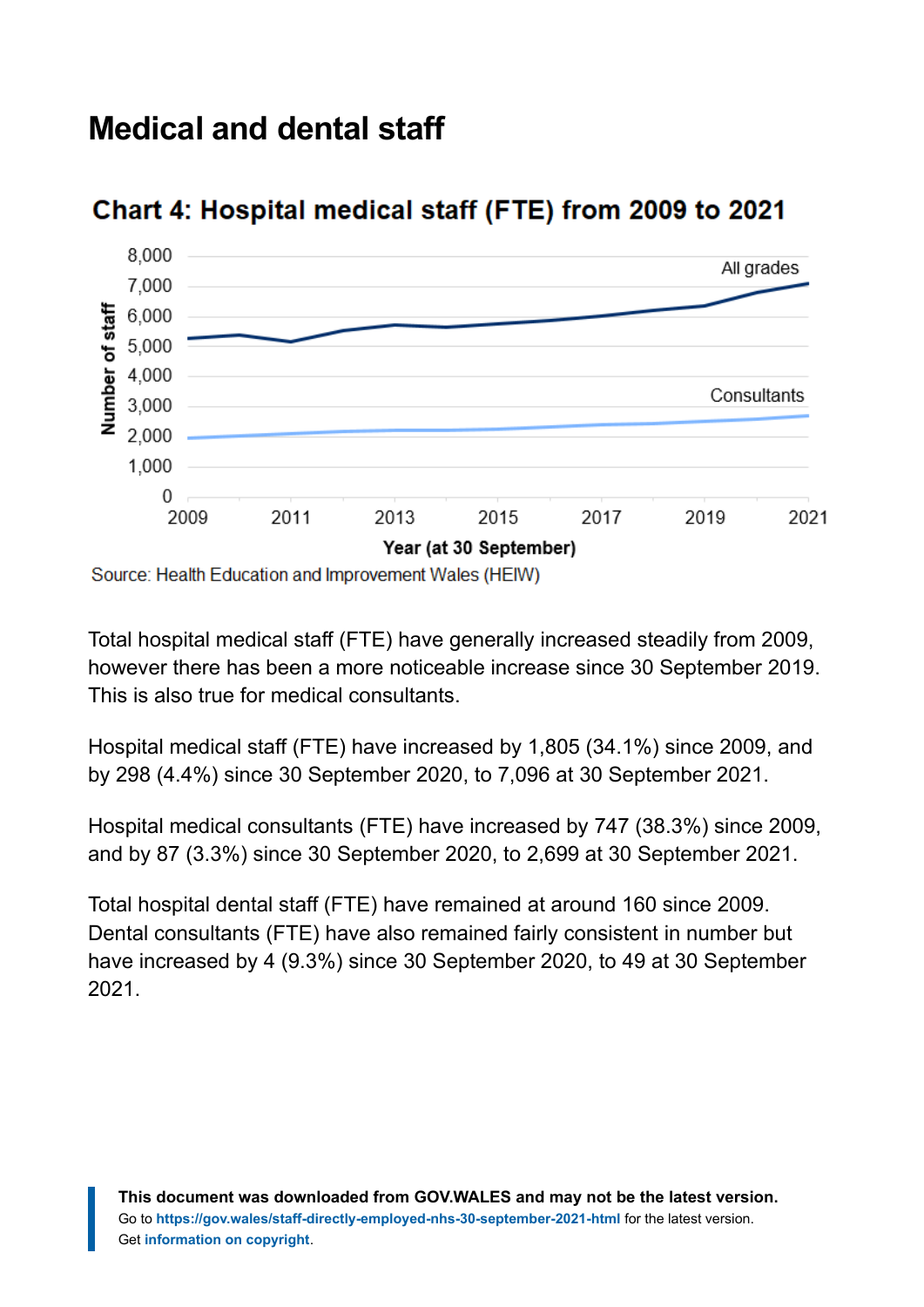# <span id="page-10-0"></span>**Nursing, midwifery and health visiting staff**



## Chart 5: Nursing, midwifery and health visiting staff (FTE) from 2009 to 2021

Source: Health Education and Improvement Wales (HEIW)

Both registered nursing, midwifery and health visiting staff, and nursing support staff, have generally increased since 2009. Whilst these staff decreased slightly in number in September 2018, there was a marked increase in September 2020 with numbers increasing further by September 2021.

Registered nursing staff (FTE) have increased by 2,223 (10.2%) since 2009 and by 695 (3.0%) since 30 September 2020, to 23,969 at 30 September 2021.

Nursing support staff (FTE) have increased by 2,305 (24.5%) since 2009 and by 231 (2.0%) since 30 September 2020, to 11,718 at 30 September 2021.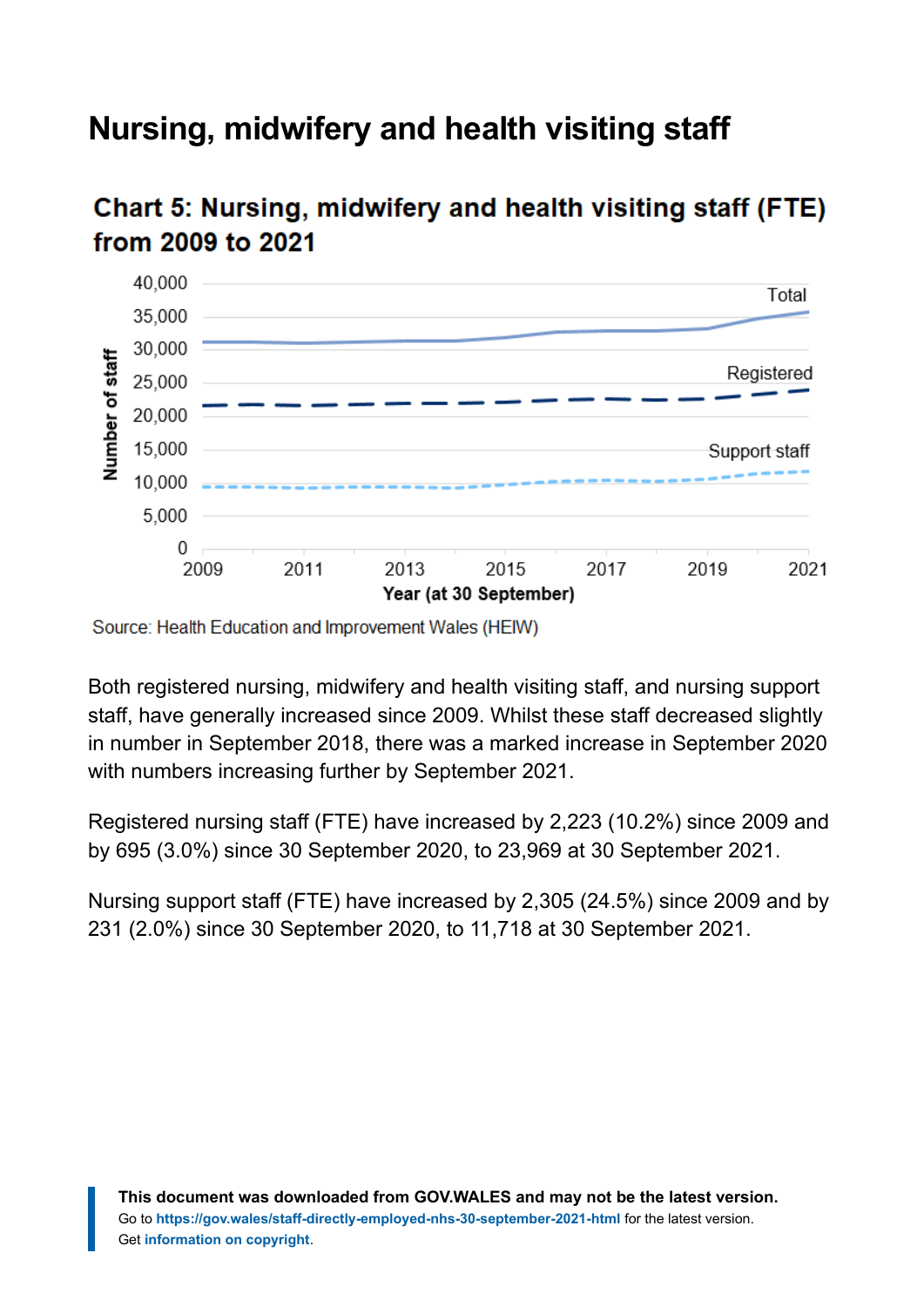# <span id="page-11-0"></span>**Other staff groups**



### Chart 6: Other staff (FTE) from 2009 to 2021

Source: Health Education and Improvement Wales (HEIW)

#### **[NHS staff on StatsWales](https://statswales.gov.wales/Catalogue/Health-and-Social-Care/NHS-Staff)**

Scientific, therapeutic and technical staff (FTE) have increased by 3,799 (33.7%) since 2009, and by 552 (3.8%) since 30 September 2020, to 15,063 at 30 September 2021. There has been a consistent increase in numbers since 2014.

Administration and estates staff (FTE) have increased by 5,515 (34.3%) since 2009, and by 1,861 (9.4%) since 30 September 2020, to 21,583 at 30 September 2021. Following small decreases from 2009, numbers have increased each year since 2012. The latest annual increase is the highest percentage increase seen.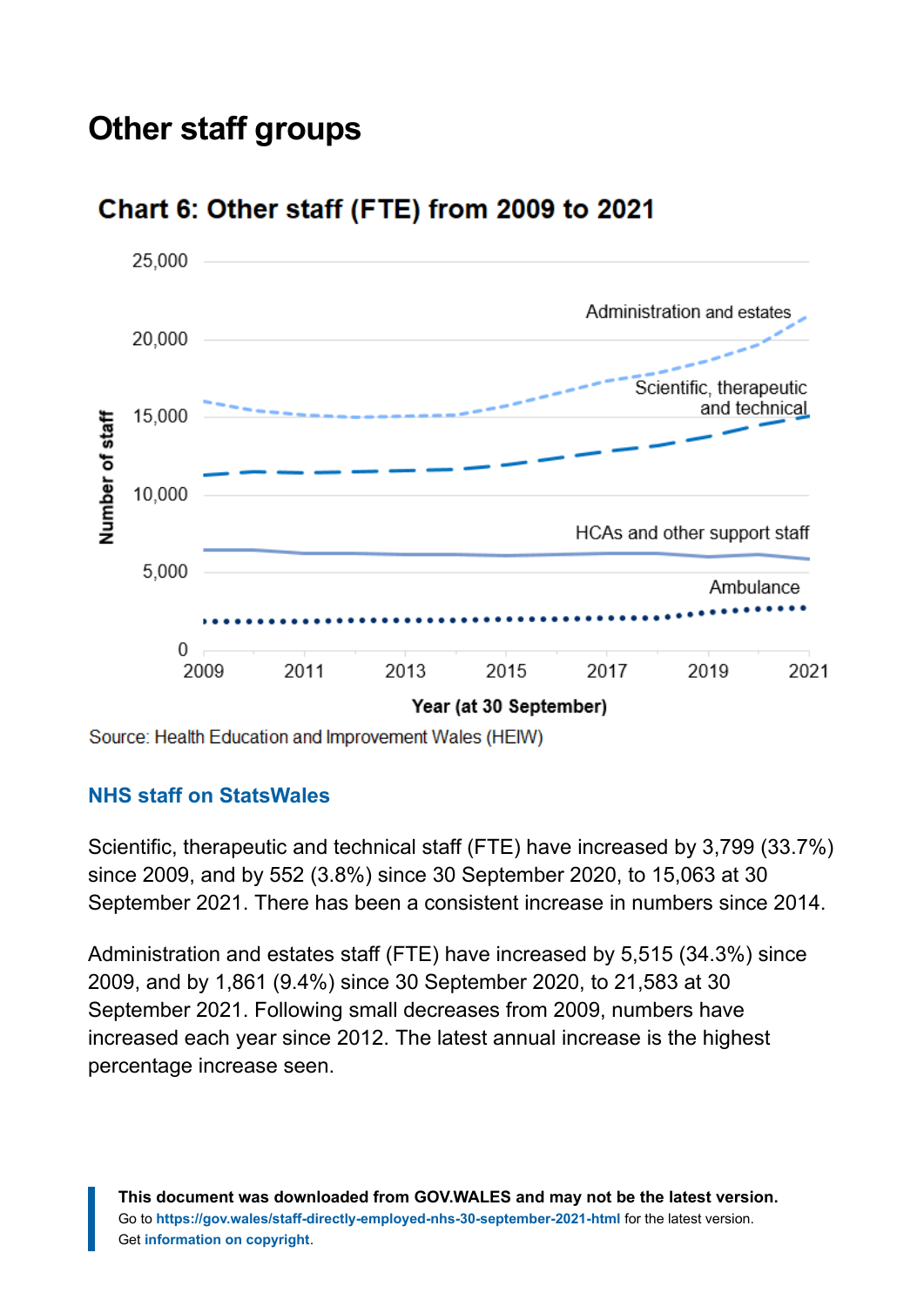Ambulance staff (FTE) have increased by 929 (50.1%) since 2009, and by 114 (4.3%) since 30 September 2020, to 2,784 at 30 September 2021. There was a marked increase of 16.0% from 2018 to 2019 (mainly due to significant changes to the ambulance section of the NHS occupation codes manual, see the **[quality](https://gov.wales/staff-directly-employed-nhs-quality-report) [report](https://gov.wales/staff-directly-employed-nhs-quality-report)** for more information) and a further increase of 9.8% from 2019 to 2020.

Healthcare assistants (HCAs) and other support staff (FTE) have decreased by 594 (9.1%) since 30 September 2009, and by 268 (4.3%) since 30 September 2020 to 5,906 at 30 September 2021; this is partly affected by the re-coding of some HCAs to nursing assistants / auxiliaries, see the **[quality report](https://gov.wales/staff-directly-employed-nhs-quality-report)** for more information.

More detailed breakdowns within the staff groups, including staff numbers for individual NHS organisations, are available on **[StatsWales](https://statswales.gov.wales/Catalogue/Health-and-Social-Care/NHS-Staff)**.

# <span id="page-12-0"></span>**Quality and methodology information**

The data is sourced from the NHS Electronic Staff Record provided by Health Education and Improvement Wales. Further information is available in the **[quality report](https://gov.wales/staff-directly-employed-nhs-quality-report)**.

# **Well-being of Future Generations Act (WFG)**

The Well-being of Future Generations Act 2015 is about improving the social, economic, environmental and cultural wellbeing of Wales. The Act puts in place seven wellbeing goals for Wales. These are for a more equal, prosperous, resilient, healthier and globally responsible Wales, with cohesive communities and a vibrant culture and thriving Welsh language. Under section (10)(1) of the Act, the Welsh Ministers must (a) publish indicators ("national indicators") that must be applied for the purpose of measuring progress towards the achievement of the wellbeing goals, and (b) lay a copy of the national indicators before Senedd Cymru. Under section 10(8) of the Well-being of Future Generations Act, where the Welsh Ministers revise the national indicators, they must as soon as reasonably practicable (a) publish the indicators as revised and (b) lay a copy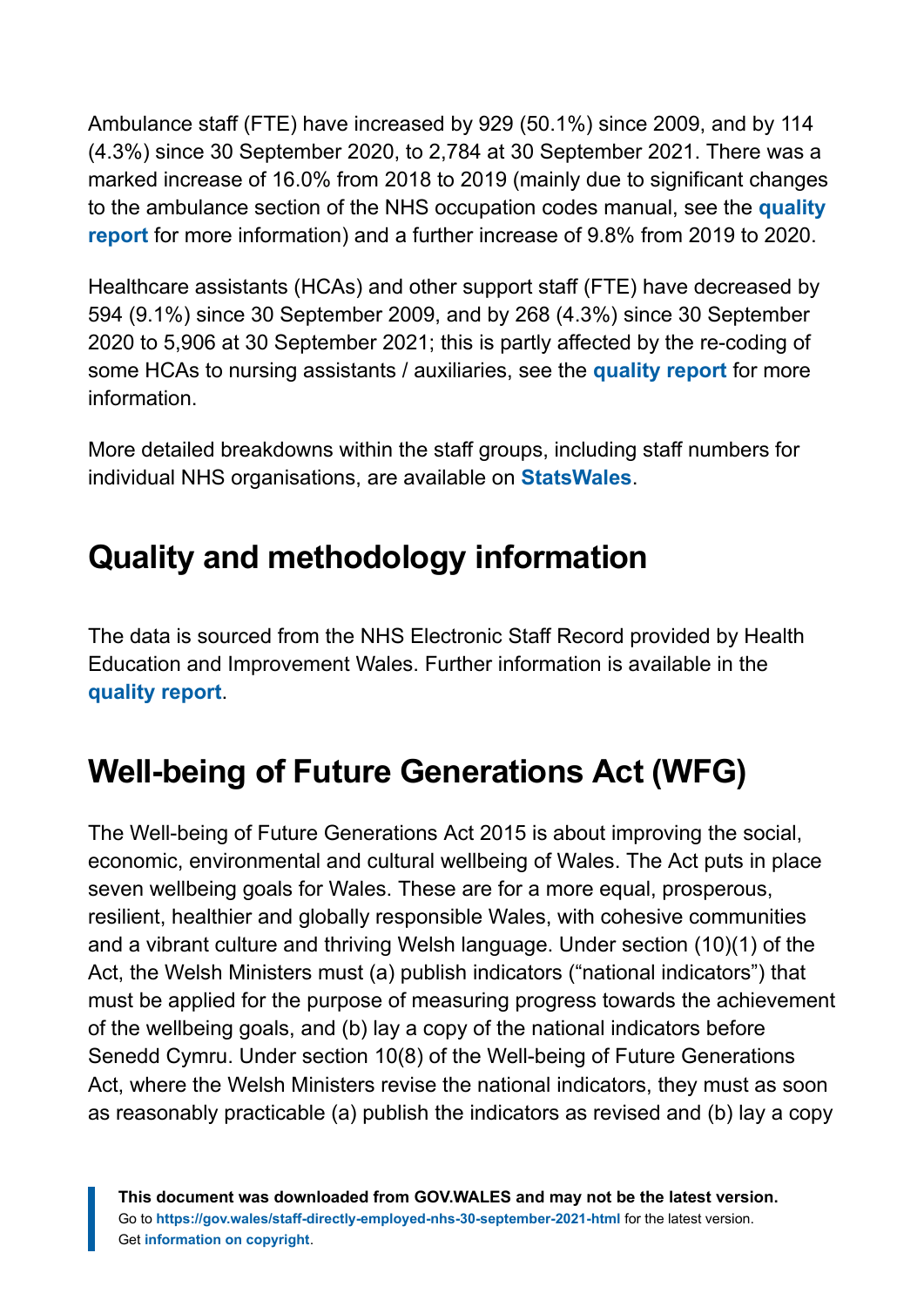of them before the Senedd. These national indicators were laid before the Senedd in 2021. The indicators laid on 14 December 2021 replace the set laid on 16 March 2016.

Information on the indicators, along with narratives for each of the wellbeing goals and associated technical information is available in the **[Well-being of](https://gov.wales/wellbeing-wales) [Wales report](https://gov.wales/wellbeing-wales)**.

Further information on the **[Well-being of Future Generations \(Wales\) Act](https://gov.wales/well-being-future-generations-wales-act-2015-guidance) [2015](https://gov.wales/well-being-future-generations-wales-act-2015-guidance)**.

The statistics included in this release could also provide supporting narrative to the national indicators and be used by public services boards in relation to their local wellbeing assessments and local wellbeing plans.

## <span id="page-13-0"></span>**Contact details**

Statistician: Bethan Sherwood Telephone: 0300 025 6735 Email: **[stats.healthinfo@gov.wales](mailto:stats.healthinfo@gov.wales)**

Media: 0300 025 8099

SFR 49/2022